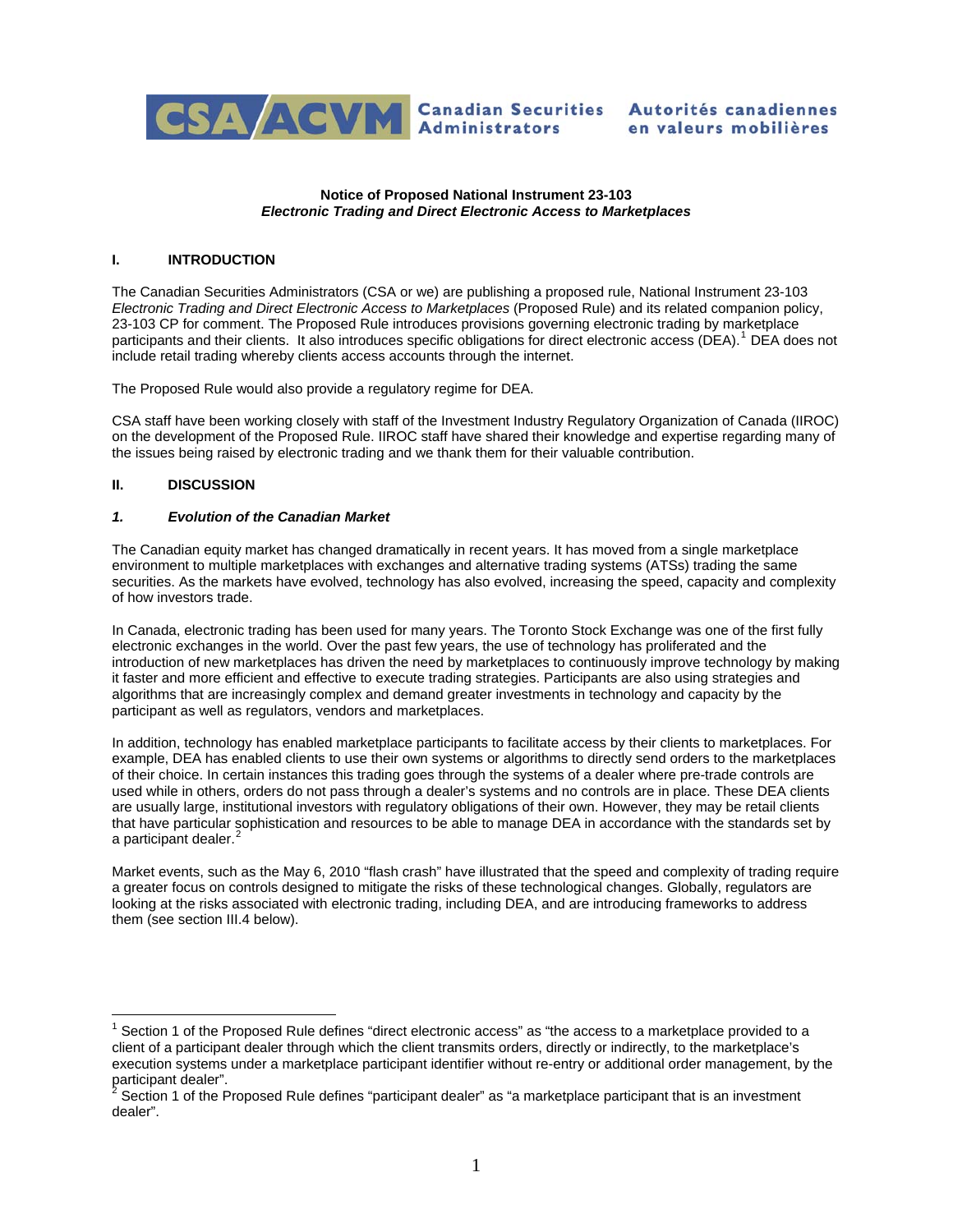# *2. Risks of Electronic Trading*

As stated, the Canadian market has undergone a very rapid evolution in structure. With the proliferation of the use of complicated technology and strategies, including high frequency trading strategies, comes increased risks to the market. These risks are described below.

### *(i) Liability Risk*

Liability risk relates to the risk to the market where there is uncertainty as to which party will bear the ultimate responsibility of any financial liabilities, regulatory transgressions or market disruptions incurred through electronic trading. Marketplace participants have indicated that there exists uncertainty in some instances regarding ultimate responsibility in relation to trades occurring pursuant to DEA.

As electronic trading gets faster, there is a greater risk of issues occurring that result in liability. For example, systems failures or the execution of erroneous trades may cause losses or situations where parties are manipulating the market using DEA. There is a need to have clarity as to who will be held responsible for ensuring that these risks are appropriately and effectively controlled and monitored.

### *(ii) Credit Risk*

Credit risk is the risk that a marketplace participant, specifically a dealer, will be held financially responsible for trades that are beyond its financial capability, as well as the broader systemic risk that may result if the dealer is unable to cover its financial liabilities.

The speed at which orders are entered into the market by marketplace participants or DEA clients increases the risk that without controls, trades may exceed credit or financial limits. This may occur because marketplace participants or clients cannot keep track of the orders being entered or because erroneous trades are entered and executed because no controls or a lack of proper controls exist to stop them. Systemic risk may arise if a dealer's failure spreads to the market as a whole.

#### *(iii) Market Integrity Risk*

Market integrity risk refers to the risk that the integrity of the market and confidence in the market may be diminished if there is a lack of compliance with marketplace and regulatory requirements.

Without the appropriate electronic controls in place, there is a risk of greater violations of regulatory requirements in an environment where trading cannot be monitored manually. This would impact the willingness of investors to participate in the Canadian market.

### *(iv) Sub-delegation Risk*

Sub-delegation risk relates to the risk associated with the practice of a DEA client passing on the use of the marketplace participant identifier of the dealer to another entity (sub-delegatee). The main risks with this practice relate to the ability of a marketplace participant to manage the risks it faces in offering DEA to a particular client. This risk may be triggered by the lack of control in identifying the original sender of an order, the inability to ascertain the suitability of the sub-delegatee to be a DEA user or the inability to have recourse against a client in a jurisdiction that does not share information. Insufficient risk control regarding a sub-delegatee could impair a participant dealer or have an adverse effect on market integrity.

### *(v) Technology or System Risks*

Technology or system risks relate to the possibility for failure of systems or technology and the impact of that failure. The risk arises due to the high degree of connectivity and rapid speed of communication among marketplaces, marketplace participants and DEA client systems required for electronic trading. These inter-connections and the speed at which trading takes place raises concern about the potentially wide-reaching unintended consequences of trading in this type of environment. The potential problems may be due to the impact of systems failures by marketplaces, vendors or clients, lack of capacity, programming errors in algorithms, or erroneous trades. In addition, technology or systems failures that impact the ability of investors to trade or the prices that they receive for execution, introduce the risk of cancellations or variations of trades which would impact investor confidence in the market. This may lead investors, and particularly DEA clients, to trade in other countries.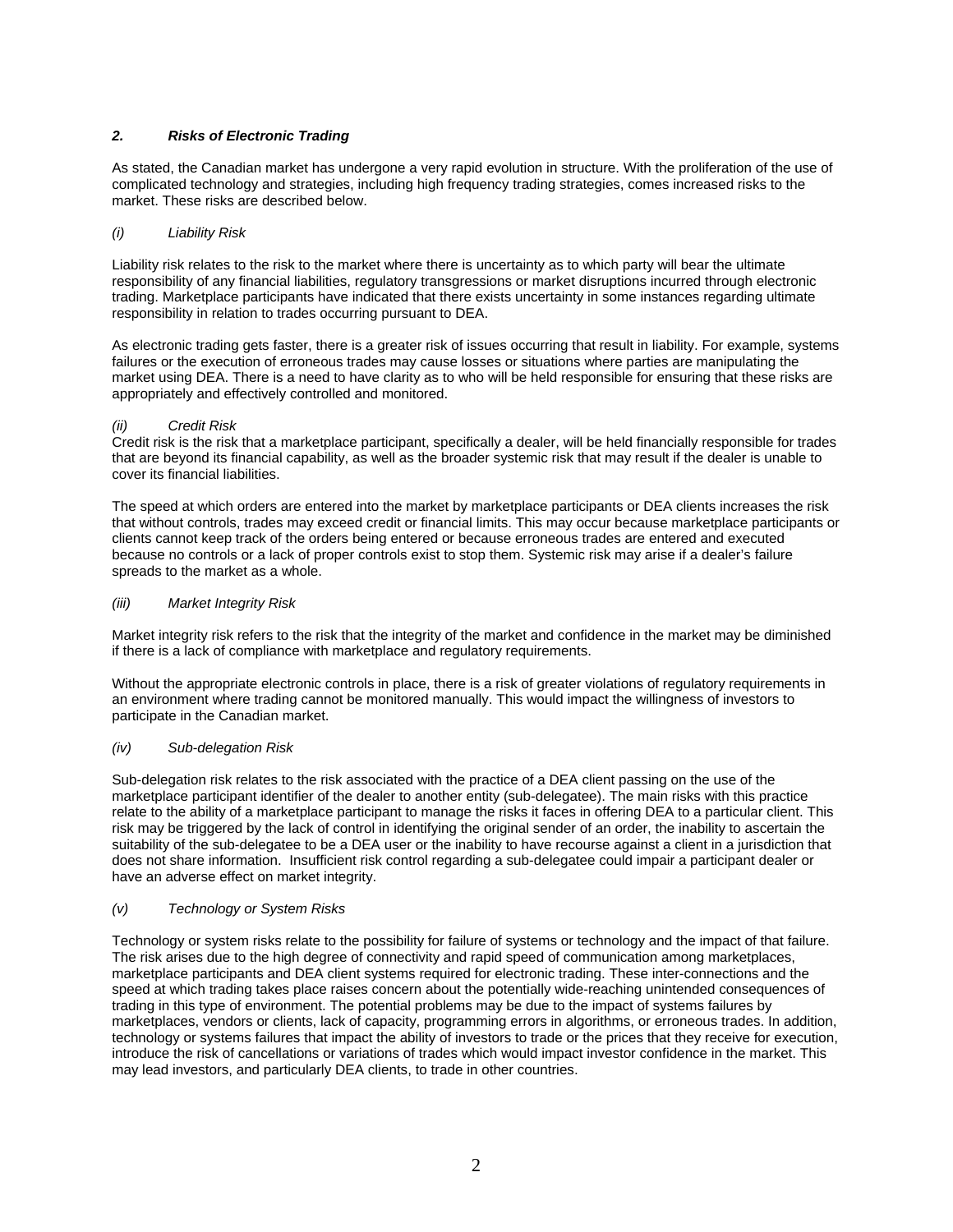## *(vi) Risk of Regulatory Arbitrage*

The risk of regulatory arbitrage arises if rules relating to electronic trading and DEA across Canada are not addressed in a manner consistent with global standards and in particular with U.S. Securities and Exchange Commission (SEC) rules in this area (either more restrictive or permissive). If Canadian rules are too stringent, then order flow may migrate to jurisdictions with less restrictive requirements. However, if the Canadian rules are too accommodating, then those that want to avoid rules in other jurisdictions may trade in Canada, increasing the risk to the Canadian market.

# *3. Current Regulatory Requirements*

Currently, there are no rules that apply specifically to electronic trading. There are requirements on marketplaces regarding systems requirements<sup>[3](#page-2-0)</sup> and there are general requirements at the IIROC level for business continuity plans for dealers, as well as the requirements under National Instrument 31-103 *Registration Requirements and*  Exemptions for a dealer to manage the risks to its business.<sup>[4](#page-2-1)</sup> The only rules in place relating to client trading access are DEA specific rules or policies that are in place at the marketplace level. The main focus of the marketplace DEA rules is to prescribe certain clients that are eligible for DEA (referred to as the "eligible client list"), to require a written agreement between the dealer and the DEA client, to prescribe certain provisions to be included in the written agreement and set out certain system requirements relating to DEA. These rules vary between marketplaces and there is no consistent standard.

## **III. DESCRIPTION OF THE PROPOSED RULE**

 $\overline{a}$ 

Because of the increased risks to the Canadian market described above, the CSA have determined that a regulatory framework is necessary to ensure that marketplace participants and marketplaces are managing the risks associated with widespread electronic trading including high frequency trading.<sup>[5](#page-2-2)</sup> The result is the development of the Proposed Rule, which includes requirements relating to DEA and is discussed in detail below.

Issues associated with DEA have been previously identified by the CSA. In April 2007, the CSA published for comment amendments to National Instrument 23-101 *Trading Rules* (NI 23-101) that in part related to addressing issues associated with direct market access (2007 Proposed Amendments). Among other things, the 2007 Proposed Amendments clarified the obligations of marketplaces, dealers and dealer-sponsored participants when in a DEA relationship, and introduced requirements such as training for dealer-sponsored participants. These amendments were not taken forward but comments received were reviewed and have been summarized in Appendix A of this Notice. We thank all commenters who took the time to respond to our request for comments.

We are proposing the creation of a new national instrument that would expand the scope of the 2007 Proposed Amendments to regulate electronic trading generally in addition to the specific topic of DEA. We are of the view that the expanded scope of the Proposed Rule will more effectively aid in addressing areas of concern brought about by electronic trading discussed below.

In addition to reviewing the comments received, as part of the process to develop the Proposed Rule, CSA staff met with numerous marketplaces, marketplace participants and service vendors to better understand the current DEA landscape and the issues related to electronic trading. Staff enquired about a range of topics including the vetting of clients, the types of trade monitoring employed, the use of automated order systems, and whether sub-delegation was permitted or used. The information gathered has helped shape our perspective as to how to address the risks associated with electronic trading and DEA in particular. We would like to thank all of the participants who met with us and provided their views.

<span id="page-2-0"></span><sup>3</sup> Part 12 of National Instrument 21-101 *Marketplace Operation* (NI 21-101) requires marketplaces, for each of their systems that supports order entry, order routing, execution, trade reporting and trade comparison, to monitor and test systems capacity, review the vulnerability of the systems to threats, establish business continuity plans, perform an

<span id="page-2-1"></span>annual independent systems review and promptly notify us of any material systems failures.<br><sup>4</sup> Subsection 11.1 (b) of NI 31-103 requires registered firms to establish, maintain and apply policies and procedures that establish a system of controls and supervision sufficient to manage the risks associated with its business in accordance with prudent business practices.

<span id="page-2-2"></span><sup>&</sup>lt;sup>5</sup>The Proposed Rule addresses some of the risks of high frequency trading. Other issues, such as the impact of high frequency trading strategies on the market are being examined by some CSA jurisdictions.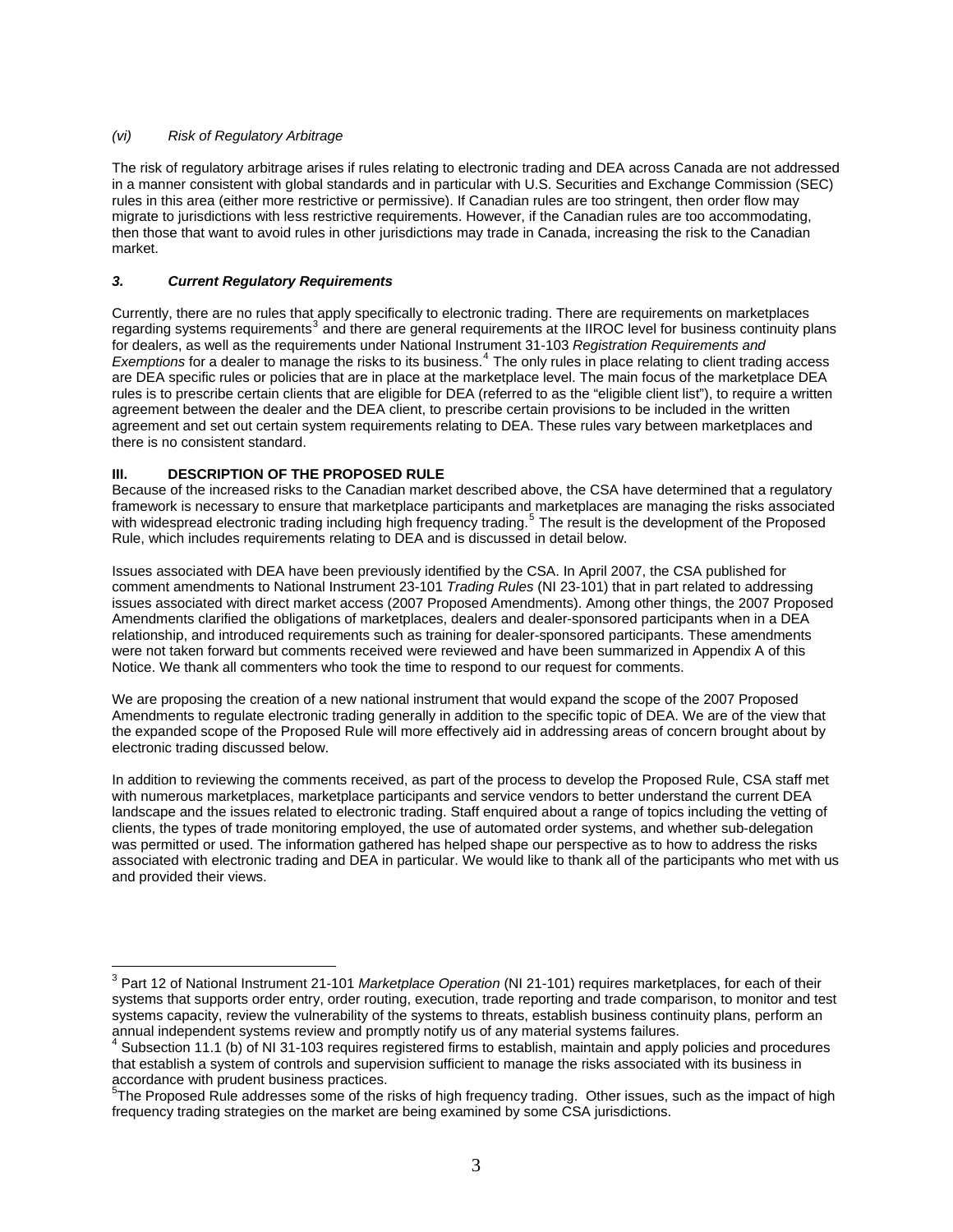## *1. Requirements Applicable to Marketplace Participants*

The Proposed Rule would impose requirements on marketplace participants<sup>[6](#page-3-0)</sup> that electronically access marketplaces (exchanges and ATSs). The purpose of these requirements is to ensure that marketplace participants have the appropriate policies, procedures and controls in place that ensure that the risks described above are prevented or managed. The requirements apply to all electronic trading whether performed by the marketplace participant or by a client that has been granted DEA and who enters orders using a marketplace participant identifier.

## *(i) Marketplace Participant Controls, Policies and Procedures*

The Proposed Rule would require a marketplace participant to establish, maintain and ensure compliance with appropriate risk management and supervisory controls, policies and procedures designed to manage the financial, regulatory and other risks associated with marketplace access or providing DEA to clients.<sup>[7](#page-3-1)</sup>

In establishing the risk management and supervisory controls, policies and procedures, a marketplace participant must:

- ensure all order flow is monitored, including automated pre-trade controls and regular post-trade monitoring that are designed to systematically limit financial exposure and ensure compliance with marketplace and regulatory requirements<sup>[8](#page-3-2)</sup>;
- have direct and exclusive control over the controls, policies and procedures<sup>[9](#page-3-3)</sup>; and
- regularly assess and document the adequacy and effectiveness of the controls, policies and procedures.<sup>[10](#page-3-4)</sup>

The policies and procedures must be in written form and the controls, which we expect to be electronic, will have to be described in a narrative form that is documented by the marketplace participant.

These requirements would apply to all electronic trading, including but not limited to DEA and would ensure that all orders for which the marketplace participant is responsible are subject to policies, procedures and controls. We have proposed these requirements because in our view, the risks associated with electronic trading through DEA equally arise when the marketplace participant is entering orders electronically. This will limit the financial, regulatory and other risks associated with electronic trading by clients as well as dealers.

The Proposed Rule sets out a number of specific controls that the marketplace participant must have. It specifically would require controls or requirements that:

- prevent the entry of orders that exceed appropriate pre-determined credit or capital thresholds,
- prevent the entry of erroneous orders in terms of size or price parameters,
- ensure compliance with applicable marketplace and regulatory requirements on a pre- and post-trade basis,
- limit the entry of orders to securities for which the particular marketplace participant or DEA client is authorized to trade,
- restrict access to trading only to persons authorized by the marketplace participant,
- ensure compliance staff of the marketplace participant receive immediate order and trade information,
- enable the marketplace participant to immediately stop or cancel one or more orders entered by the marketplace participant or DEA client,
- enable the marketplace participant to immediately suspend or terminate any DEA granted to a DEA client, and
- ensure that the entry of orders does not interfere with fair and orderly markets.<sup>[12](#page-3-6)</sup>

We note that under the Proposed Rule, a marketplace participant would be able use the technology of a third party when implementing its risk management or supervisory controls, policies and procedures as long as the third party providing such services is independent of any DEA client of the marketplace participant and the marketplace

 $\overline{\phantom{a}}$ 

<span id="page-3-0"></span> $^6$  Section 1.1 of NI 21-101 defines "marketplace participant" as "a member of an exchange, a user of a quotation and trade reporting system, or a subscriber of an ATS".<br><sup>7</sup> Prepased persorabb 3(1)(o)

<span id="page-3-1"></span>Proposed paragraph 3(1)(a).

<span id="page-3-2"></span> $8$  Proposed subsections  $3(2)$  and 3(3).

<span id="page-3-3"></span> $9$  Proposed subsection 3(4).

<span id="page-3-5"></span><span id="page-3-4"></span><sup>&</sup>lt;sup>10</sup> Proposed subsection 3(6).<br><sup>11</sup> Proposed paragraph 3(1)(b).<br><sup>12</sup> Proposed subsection 3(3).

<span id="page-3-6"></span>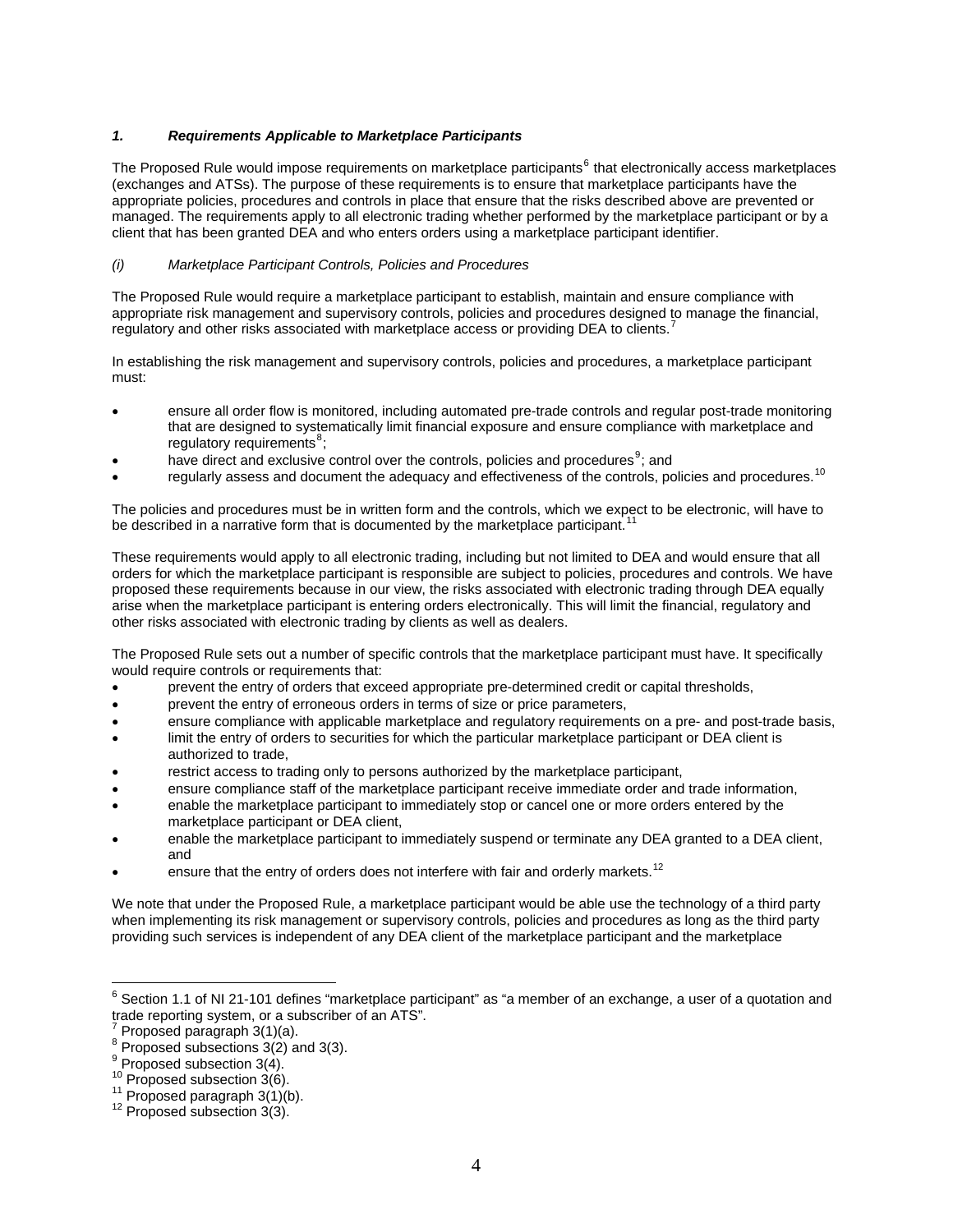participant is able to directly and exclusively manage the controls, policies and procedures including the setting and adjustment of filter limits.

## *(ii) Allocation of Control over Controls, Policies and Procedures*

The Proposed Rule would require that a marketplace participant maintain direct and exclusive control over its risk management controls, policies and procedures.<sup>[13](#page-4-0)</sup> However, in certain limited situations, we propose to permit a participant dealer to reasonably allocate control over specific risk management and supervisory controls, policies and procedures to another investment dealer that is directing trading to the marketplace participant.<sup>[14](#page-4-1)</sup> This is designed to address situations where the investment dealer may be in a better position to manage the risks associated with its trading because of its proximity to and knowledge of its clients. In addition, it can better manage certain responsibilities such as suitability and "know your client" obligations. The allocation of control is subject to a written contract and thorough and ongoing assessment by the participant dealer with respect to the effectiveness of the controls, policies and procedures of the investment dealer. However, allocating control would not excuse the participant dealer from its general obligations under the Proposed Rule.

## *(iii) Use of Automated Order Systems*

The Proposed Rule would impose requirements related to the use of automated order systems.<sup>[15](#page-4-2)</sup> An automated order system is defined as "any system used by a marketplace participant or a client of a marketplace participant to automatically generate orders on a pre-determined basis."<sup>[16](#page-4-3)</sup> Specifically, the Proposed Rule would require that, as part of its risk management and supervisory controls, policies and procedures, a marketplace participant must ensure it has the necessary knowledge and understanding with respect to the automated order systems used by itself or any client. We recognize that much of the detailed information about a client's automated order systems may be considered confidential and proprietary. However this proposed requirement is designed to ensure that the marketplace participant has sufficient information to identify and manage its risks. In addition, automated order systems used by the marketplace participant or its DEA client would need to be appropriately tested before use and regularly tested in accordance with prudent business practices.

As well, the Proposed Rule would require controls that allow the marketplace participant to immediately prevent orders from such systems from reaching a marketplace.[17](#page-4-4) This requirement is important so that marketplace participants are able to disable an algorithm or any automated order system that is sending erroneous orders or orders that may interfere with fair and orderly markets.

# *2. Requirements Specific to DEA*

The Proposed Rule would impose a framework around the provision of DEA. The CSA are of the view that it is important to institute a consistent framework across marketplaces and marketplace participants for the offering and use of DEA to ensure that risks are appropriately managed. In addition, having a consistent framework reduces the risk of arbitrage among participant dealers providing DEA and also among marketplaces that have different standards or requirements.

The approach we have taken supports the principle that marketplace participants, including participant dealers, are responsible for all orders entered onto a marketplace using their marketplace participant identifier. If a participant dealer chooses to provide its number to a client, it is the participant dealer's responsibility to ensure that the risks associated with providing that number are adequately managed. To do that, a participant dealer must assess its own risk tolerance and develop policies, procedures and controls that will mitigate the risks that it faces. In addition, the participant dealer should be setting the appropriate minimum standards, assessing the appropriate training and ensuring that due diligence is conducted on each prospective DEA client.

### *(i) The Provision of DEA*

Part of addressing the risks associated with DEA requires participant dealers to conduct due diligence with respect to clients who are to be granted this type of access. This due diligence performed by the participant dealer providing DEA is a critical defence in managing many of the DEA risks outlined earlier and necessitates a thorough vetting of potential clients accessing marketplaces under their marketplace participant identifier. The Proposed Rule

<span id="page-4-0"></span><sup>&</sup>lt;sup>13</sup> Proposed subsection 3(4).

<span id="page-4-2"></span>

<span id="page-4-4"></span><span id="page-4-3"></span>

<span id="page-4-1"></span><sup>&</sup>lt;sup>14</sup> Proposed section 4.<br><sup>15</sup> Proposed section 5.<br><sup>16</sup> Proposed section 1.<br><sup>17</sup> Proposed paragraph 5(2)(c).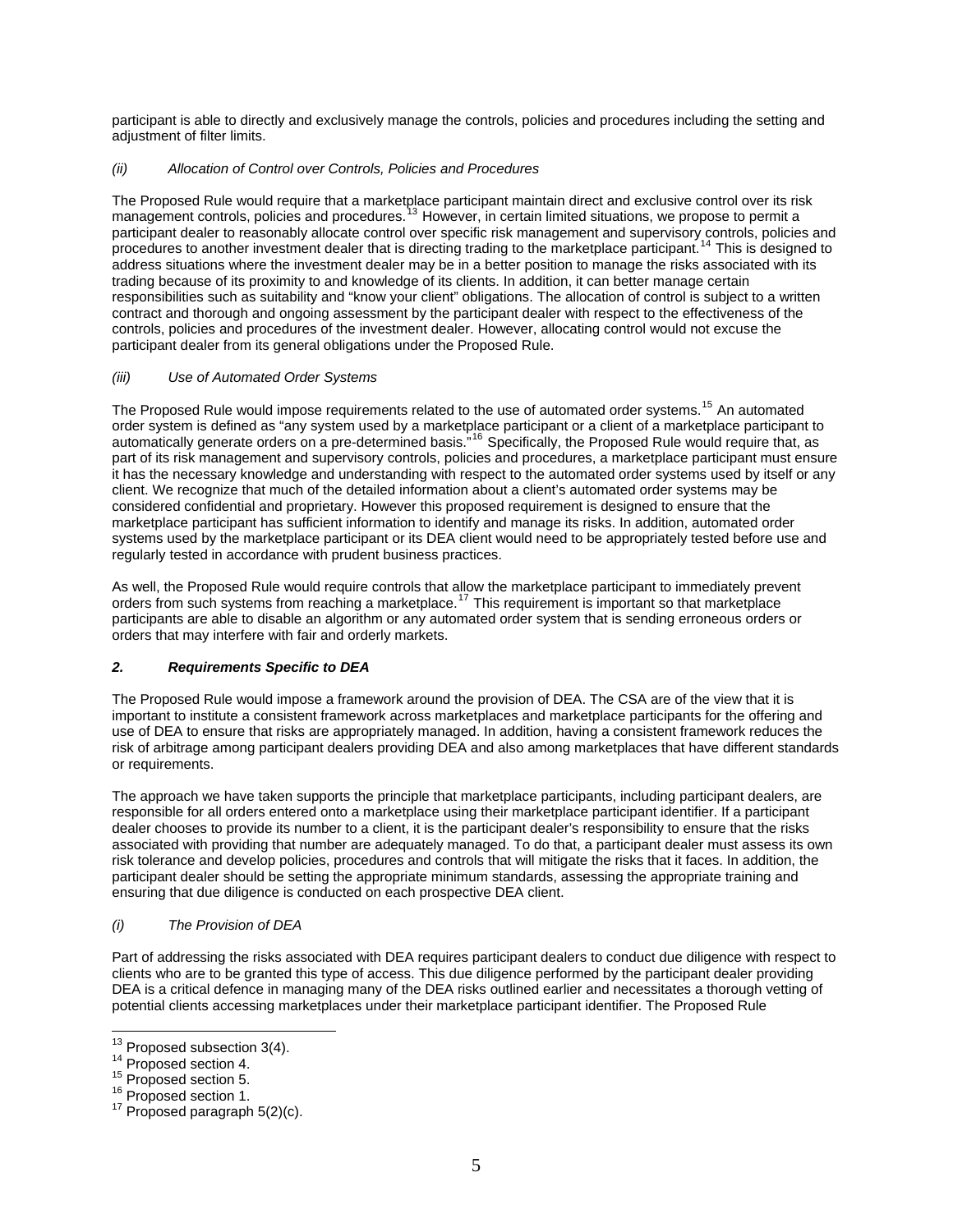establishes that only a participant dealer, defined as a marketplace participant that is an investment dealer, may provide DEA.<sup>[18](#page-5-0)</sup> This is because we consider the provision of DEA to be a trigger for the registration requirements under securities legislation.

The Proposed Rule states that DEA can only be provided to a registrant that is a participant dealer (a marketplace participant that is a registered investment dealer and IIROC member) or a portfolio manager. We propose to preclude exempt market dealers from being able to act as DEA clients because in our view, a dealer that wants DEA should not be able to "opt-out" of the application of the Universal Market Integrity Rules (UMIR) and should be an IIROC member. In other words, this exclusion would prevent regulatory arbitrage. This exclusion would not prevent dealers that are not participant dealers from sending orders to executing dealers; it would only preclude them from using DEA. **We ask for specific feedback on this issue.** 

We have not specifically proposed to exclude individuals from obtaining DEA access. It is our view that retail investors should not be using DEA and should be routing orders through order-execution accounts that are offered by discount brokers and subject to specific supervision requirements under IIROC dealer member rules.<sup>[19](#page-5-1)</sup> However, there are some circumstances in which individuals are sophisticated and have access to the necessary technology to use DEA (for example, former registered traders or floor brokers). In these circumstances, we would expect that the participant dealer offering DEA would set standards high enough to ensure that the participant dealer is not exposed to undue risk. It may be appropriate for these standards to be higher than those set for institutional investors. All requirements relating to risk management and supervisory controls, policies and procedures would apply. **We would like specific feedback on whether individuals should be permitted DEA or whether DEA should be limited to institutional investors[20](#page-5-2) and a limited number of other persons such as former registered traders or floor brokers.** 

## *(ii) Requirements Applicable to Participant Dealers Providing DEA*

# Minimum Standards

The Proposed Rule would require participant dealers to set appropriate standards that their clients must meet before providing them with DEA. $^{21}$  $^{21}$  $^{21}$  These standards must include that:

- the client has appropriate financial resources,
- the client has knowledge of and proficiency in the use of the order entry system,
- the client has knowledge of and ability to comply with all applicable marketplace and regulatory requirements, and
- the client has adequate arrangements in place to monitor the entry of orders through DEA. $^{22}$  $^{22}$  $^{22}$

We have not included an "eligible client list" in the Proposed Rule and are of the view that setting minimum standards is more appropriate. This view is consistent with other jurisdictions globally.

### Written Agreement

The Proposed Rule would also require that participant dealers enter into a written agreement with each DEA client.<sup>[23](#page-5-5)</sup> The agreement must provide that:

- the DEA client will comply with marketplace and regulatory requirements,
- the DEA client will comply with product limits or credit or other financial limits specified by the participant dealer,
- the DEA client will maintain all technology security and prevent unauthorized access,
- the DEA client will cooperate with regulatory authorities,
- the participant dealer can reject, vary, correct or cancel orders or can discontinue accepting orders,
- the DEA client will notify the participant dealer if it fails to, or expects to fail to, meet the minimum standards set by the participant dealer,

<span id="page-5-0"></span> $18$  Proposed subsection 6(1).

<sup>&</sup>lt;sup>19</sup> IIROC Dealer Member Rule 3200.

<span id="page-5-2"></span><span id="page-5-1"></span><sup>&</sup>lt;sup>20</sup> An institutional investor may include an "institutional customer" as defined under IIROC dealer member rules or an "accredited investor" as defined under Canadian securities legislation.<br> $2^1$  Proposed subsection 7(1).

<span id="page-5-4"></span><span id="page-5-3"></span><sup>&</sup>lt;sup>22</sup> Proposed subsection 7(2).<br><sup>23</sup> Proposed section 8.

<span id="page-5-5"></span>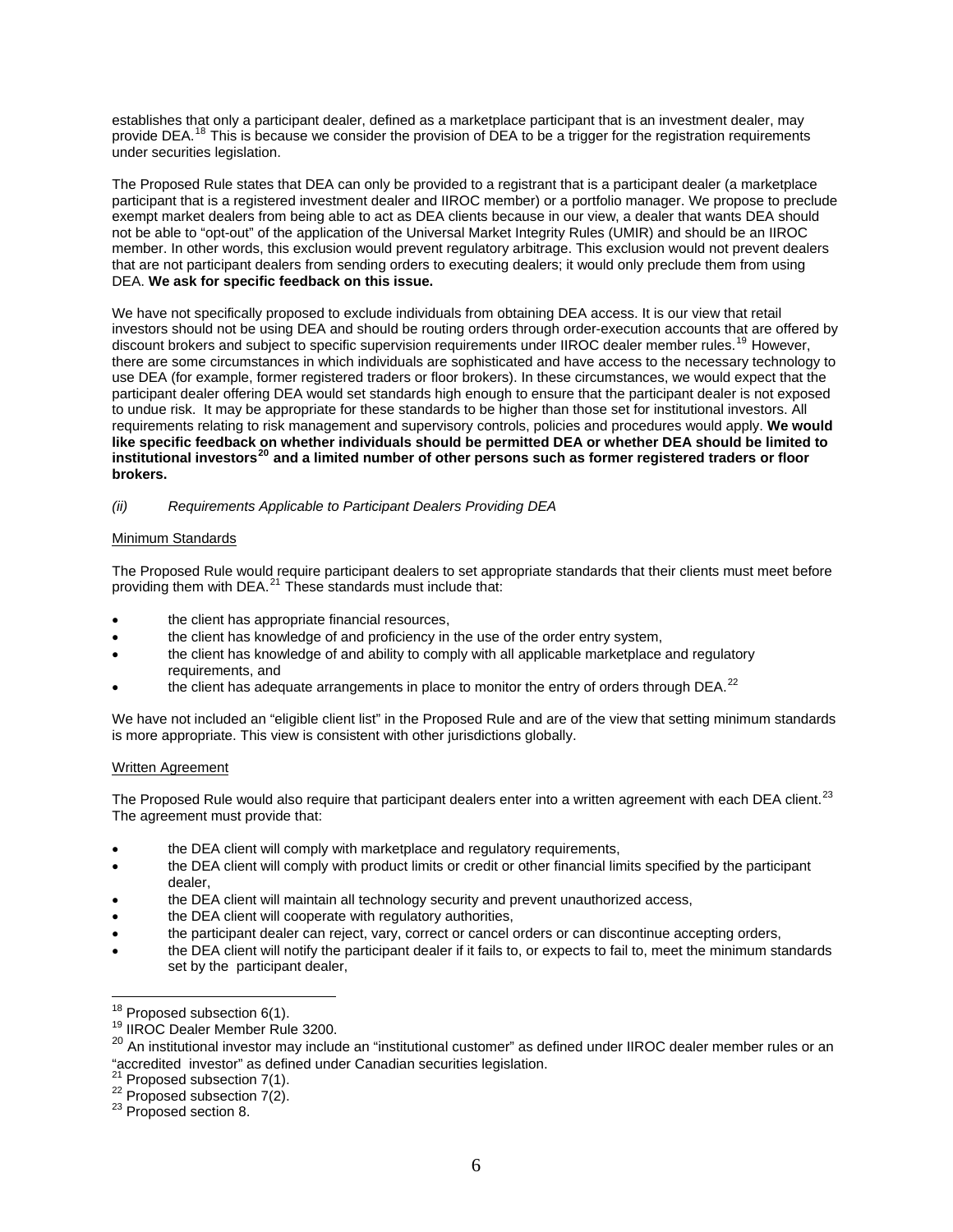- when the DEA client is trading for the accounts of its clients, the client orders will flow through the systems of the DEA client, and
- when trading for accounts of its clients, the DEA client will ensure that the client meets the standards set by the participant dealer and that there is a written agreement in place between the DEA client and its client.

These requirements set the minimum that the CSA view as necessary to establish a framework within which DEA should be provided. It has been left open to participant dealers to impose additional terms that they deem necessary to manage the risks associated with DEA.

#### Training for a DEA Client

Prior to providing DEA to a client, the participant dealer would also need to satisfy itself that the prospective DEA client has adequate knowledge with respect to marketplace and regulatory requirements.<sup>[24](#page-6-0)</sup> In assessing the knowledge level of the client, the participant dealer must determine what, if any, training is required to ensure the management of risks to the participant dealer and the market in general, from providing the client with DEA.

Unlike in the 2007 Proposed Amendments, we are not dictating a specific course or courses that a prospective DEA client must take. We are of the view that the participant dealer, in managing its risks, should turn its mind to what level of knowledge is appropriate for a client in order to be granted DEA in the Canadian trading environment. This is consistent with the philosophy that each dealer must assess its own risk tolerance in developing its standards and policies and procedures relating to DEA.

#### Client Identifiers

In order to identify the specific client behind each trade, the Proposed Rule would also require that each DEA client be assigned a unique identifier that must be associated with every order and would be kept as part of the audit trail.<sup>[25](#page-6-1)</sup> We expect that the participant dealer would work with the various marketplaces to obtain these identifiers, and that each order entered on a marketplace by a DEA client using DEA contains this identifier. Currently, a number of marketplaces track DEA client trading by using unique client identifiers. This requirement imposes the usage of the identifier on all participant dealers.

In addition, the Proposed Rule would require that the participant dealer provide the unique client identifier to all regulation services providers monitoring trading (currently, IIROC).[26](#page-6-2) This facilitates IIROC's ability to monitor trading by DEA clients across multiple participants and multiple marketplaces.

#### Trading by DEA Clients

Under the Proposed Rule, we have limited the ability of a DEA client to trade using DEA. Generally, a DEA client may only trade for its own account when using DEA provided by a participant dealer.<sup>[27](#page-6-3)</sup> However, certain DEA clients are permitted to trade using DEA for the accounts of their clients. Specifically, these clients are participant dealers, portfolio managers and any entity that is analogous to these categories which is authorized in a foreign jurisdiction that is a signatory to the IOSCO Multilateral Memorandum of Understanding.<sup>[28](#page-6-4)</sup> Finally, we have proposed that a DEA client cannot pass on its DEA to another person or company.<sup>2</sup>

By proposing that certain DEA clients may trade for the accounts of their clients, we have facilitated certain arrangements currently in place. For example, global dealers often use "hubs" that aggregate orders from various subsidiaries before sending those orders through an affiliate participant dealer. The Proposed Rule would enable foreign affiliates to act as DEA clients, but would require the orders aggregated from other affiliates to pass through their systems before being sent to the participant dealer for execution. What we have prohibited is those foreign affiliates that are not DEA clients from sending orders directly to the participant dealer, with whom they have no contract and no relationship.

We have proposed these limitations because we are of the view that it is inappropriate for DEA clients to subdelegate their DEA, or allow their clients to trade using DEA and send orders directly to a participant dealer or a marketplace. Doing this exacerbates the risks to the Canadian market and widens the breadth of market access to

<span id="page-6-0"></span><sup>&</sup>lt;sup>24</sup> Proposed section 9.

<span id="page-6-2"></span>

<span id="page-6-1"></span><sup>&</sup>lt;sup>25</sup> Proposed section 10.<br>
<sup>26</sup> Proposed paragraph 10(2)(a).<br>
<sup>27</sup> Proposed subsection 11(1).<br>
<sup>28</sup> Proposed subsection 11(5).<br>
<sup>29</sup> Proposed subsection 11(5).

<span id="page-6-3"></span>

<span id="page-6-4"></span>

<span id="page-6-5"></span>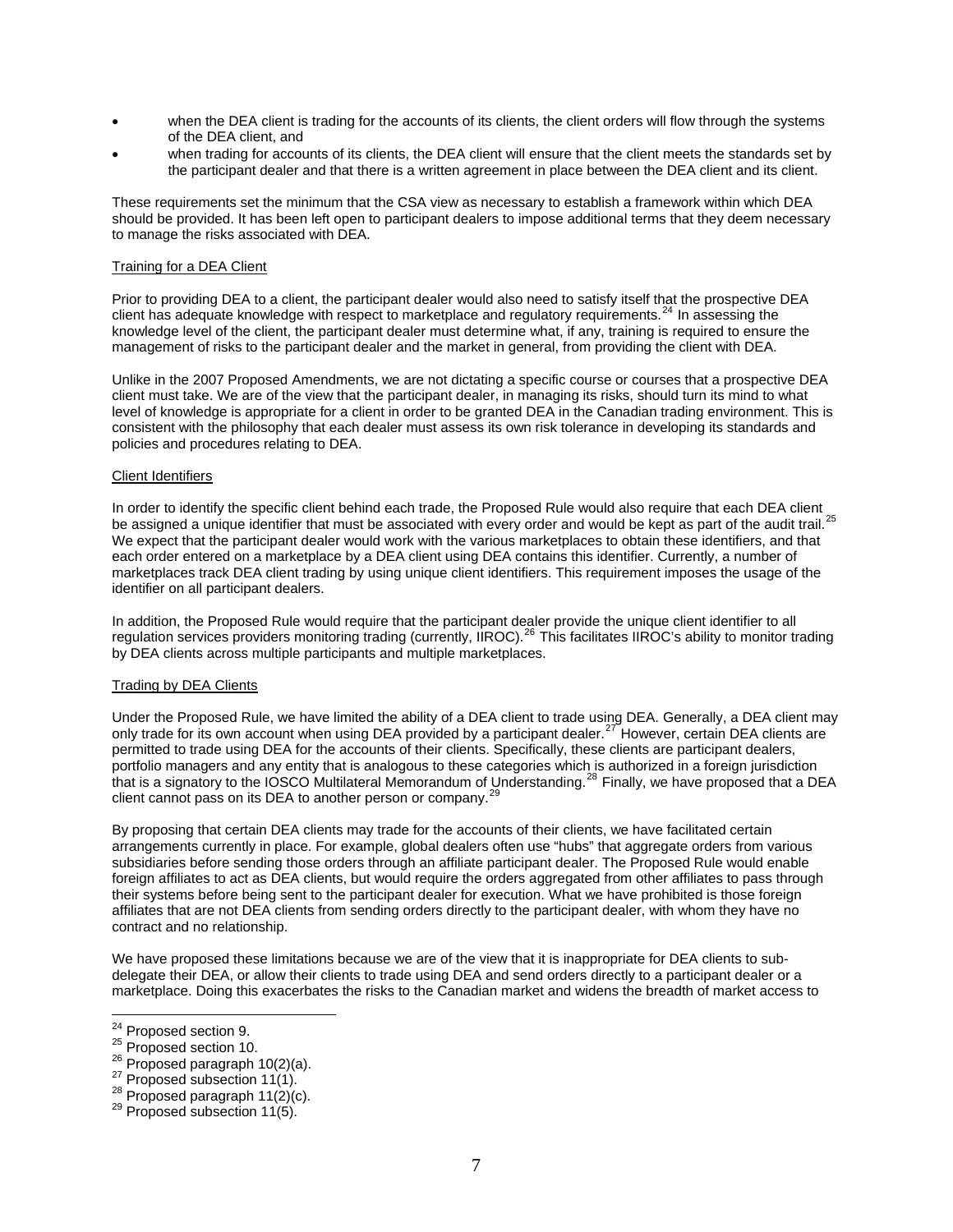participants who do not have any incentive or obligation to comply with the regulatory requirements or financial, credit or position limits imposed upon them.

# *3. Requirements Applicable to Marketplaces*

As part of the Proposed Rule, we have proposed requirements on marketplaces relating to electronic trading. Marketplaces, under NI 21-101, are already subject to systems requirements.<sup>[30](#page-7-0)</sup> However, the Proposed Rule would impose additional requirements that:

- require marketplaces to provide a marketplace participant with reasonable access to its order and trade information on an immediate basis,
- ensure that marketplace systems can support the use of DEA client identifiers,
- ensure that marketplaces have the ability and authority to terminate all or a portion of the access provided to a marketplace participant or DEA client,
- ensure that marketplaces regularly assess and document whether they require any risk management and supervisory controls, polices and procedures to ensure fair and orderly trading,
- ensure that marketplaces regularly assess and document the adequacy and effectiveness of any risk management and supervisory controls, policies and procedures they implement,
- require that marketplaces prevent the execution of orders outside of thresholds set by the regulation services provider or by a recognized exchange or recognized quotation and trade reporting system that directly monitors the conduct of its members or users and enforces requirements set pursuant to subsection 7.1(1) or 7.3(1) respectively of NI 23-101, and
- confirm the process for the cancellation, variation or correction of clearly erroneous trades.

These proposed requirements, along with those in NI 21-101, will serve as another level of protection against the risks of electronic trading including DEA, and will serve to supplement the risk management and supervisory controls, policies and procedures required by the marketplace participant.

## *(i) Order and Trade Information*

The Proposed Rule sets out an obligation on marketplaces to provide their participants with reasonable access to their own order and trade information on an immediate basis.<sup>[31](#page-7-1)</sup> We believe this is necessary to enable the marketplace participant to fulfill its obligations with respect to establishing and implementing the risk management and supervisory controls, policies and procedures previously outlined. Specifically, it ensures that the compliance personnel at the participant dealers obtain information regarding DEA client orders and trades so that they can appropriately monitor trading.

### *(ii) DEA Client Identifiers*

As mentioned above, some marketplaces currently require orders from DEA clients to be accompanied by a unique client identifier. This requirement would standardize this practice by requiring all marketplaces, whether an exchange or ATS, to be able to support the use of these identifiers.

### *(iii) Marketplace Controls Relating to Electronic Trading*

The Proposed Rule would require marketplaces to have the ability and the authority to immediately terminate access granted to a marketplace participant or DEA client.<sup>[32](#page-7-2)</sup> This provision is not intended to provide marketplaces with full discretion to terminate without cause. An example of when this would be used is if it is discovered that an algorithm is sending orders in a "loop". This risks the integrity of the participant dealer as well as fair and orderly trading on that marketplace. The existence of this provision is important to ensure that the marketplace can, if necessary, terminate access so that there is no further damage to the quality of the trading on that marketplace or contagion to the rest of the market.

The Proposed Rule would also require that marketplaces assess what risk management and supervisory controls, policies and procedures are required at the marketplace level in addition to those required by their marketplace participants. This is to ensure that marketplaces do not interfere with fair and orderly markets.<sup>[33](#page-7-3)</sup> These controls,

<sup>&</sup>lt;sup>30</sup> NI 21-101, Part 12.

<span id="page-7-3"></span><span id="page-7-2"></span>

<span id="page-7-1"></span><span id="page-7-0"></span><sup>&</sup>lt;sup>31</sup> Proposed section 12.<br> $32$  Proposed subsection 14(1).<br> $33$  Section 14 of proposed Companion Policy 23-103CP.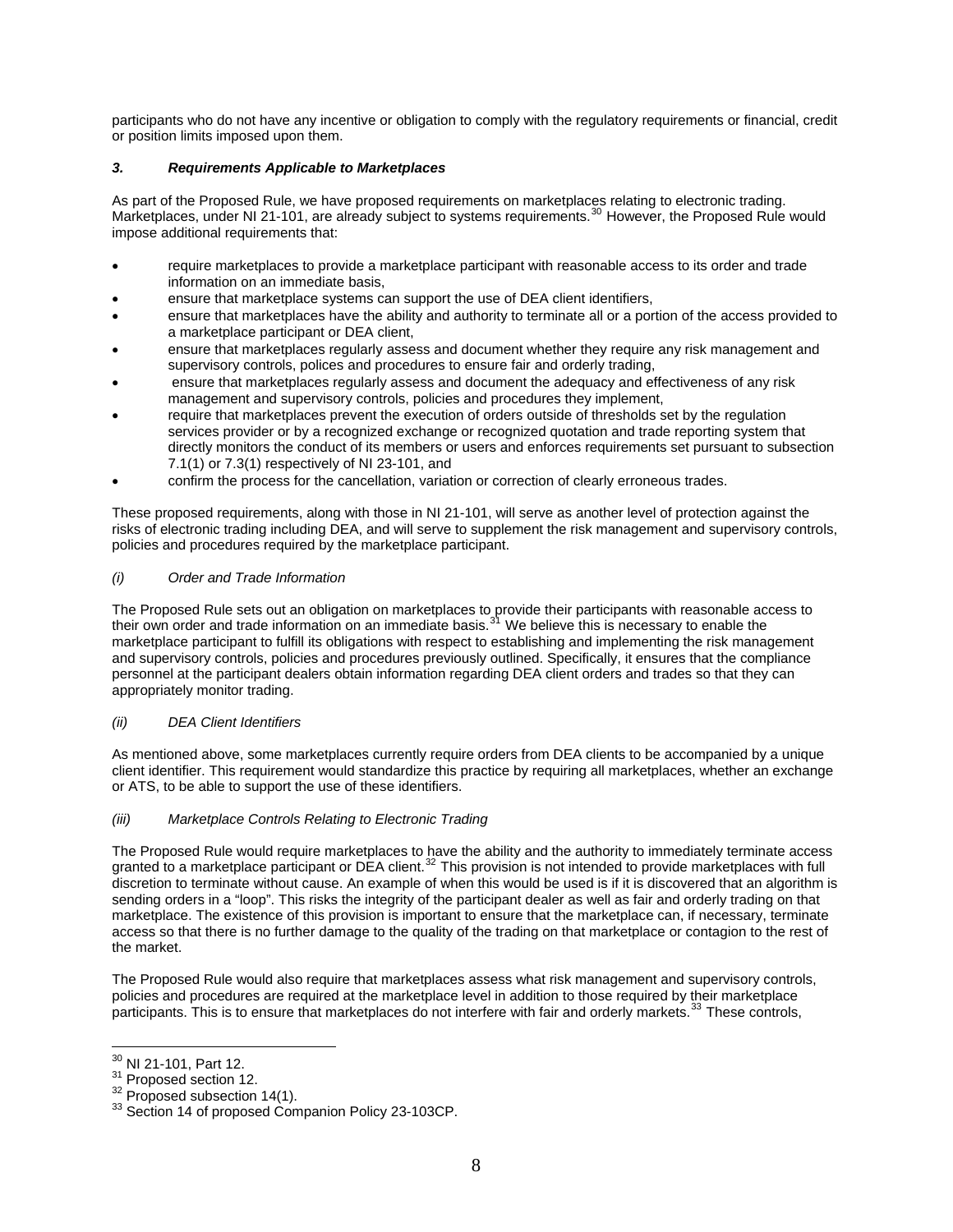policies and procedures should be assessed on a regular basis (at least annually) to ensure they are adequate and effective.<sup>[34](#page-8-0)</sup> The purpose of this requirement is to ensure that the marketplace is aware of the risk management and supervisory controls required by its participants and assesses whether there are any gaps. Those gaps must be filled by the marketplace by either introducing requirements for its participants or by introducing the controls on its own.

# *(iv) Marketplace Thresholds*

The Proposed Rule would also establish the requirement for marketplaces to prevent the execution of orders beyond certain thresholds determined by a regulation services provider or by a recognized exchange or recognized quotation and trade reporting system that directly monitors the conduct of its members or users and enforces requirements set pursuant to subsection 7.1(1) or 7.3(1) respectively of NI 23-101.<sup>[35](#page-8-1)</sup> These marketplace thresholds would be designed to limit the risks associated with erroneous or "fat finger" orders impacting the price of a particular security at the marketplace level, and resulting in a market which is not fair or orderly. This requirement is being proposed as part of the follow-up to the events of May 6, 2010. We are of the view that standardized thresholds across all marketplaces are necessary and that a regulation services provider, where applicable, is in the best position to set those thresholds. We believe that these marketplace thresholds will complement both the IIROC Single Stock Circuit Breaker proposal published in November 2010, and IIROC's existing ability to issue regulatory halts.

## *(v) Clearly Erroneous Trades*

We are of the view that the combination of controls required by the Proposed Rule should prevent many erroneous trades from occurring. However, we have included an additional requirement whereby a marketplace must have the capability to cancel, vary or correct a trade on its own, or where instructed to do so by its regulation services provider.<sup>[36](#page-8-2)</sup> The Proposed Rule would also establish the circumstances under which a marketplace may cancel, vary or correct a trade, if that marketplace has retained a regulation services provider. Specifically, the marketplace may cancel, vary or correct a trade when:

- instructed to do so by its regulation services provider,
- the cancellation, correction or variation is requested by a party to the trade, consent is provided by both parties to the trade and the regulation services provider is notified, or
- the cancellation, correction or variation is necessary to correct a systems issue in executing the trade, and permission to cancel, vary or correct the trade has been obtained from the regulation services provider.

Additionally, the marketplace must have reasonable policies and procedures that clearly outline the processes by which that marketplace will cancel, correct or vary a trade, and these policies and procedures must be publicly available.

# *4. Other Jurisdictions*

In developing the Proposed Rule, we have closely reviewed a number of international initiatives such as Rule 15c3-5, *Risk Management Controls for Brokers or Dealers with Market Access, adopted by the SEC in November 2010*<sup>[38](#page-8-4)</sup>, the final report prepared by the International Organization of Securities Commissions' (IOSCO) Standing Committee, *Principles for Direct Electronic Access to Markets* published in August 2010<sup>[39](#page-8-5)</sup> (IOSCO DEA Report), the Australian Securities and Investments Commission (ASIC) *Consultation Paper 145: Australian Equity Market Structure: Proposals*[40](#page-8-6), and the European Commission *Review of the Markets in Financial Instruments Directive* (MiFID) published in December of 2010.

The IOSCO DEA Report sets out principles intended to be used as guidance for jurisdictions that allow or are considering allowing the use of DEA. They include minimum financial standards for DEA clients, the establishment of a legally binding agreement between the marketplace participant providing market access and the DEA client, and the existence of effective controls to manage the risks associated with electronic trading at both the marketplace and marketplace participant level. The requirements in the Proposed Rule are in line with the principles established by IOSCO.

<span id="page-8-0"></span><sup>&</sup>lt;sup>34</sup> Proposed subsection 14(2).

<span id="page-8-3"></span>

<span id="page-8-4"></span>

<span id="page-8-5"></span>

<span id="page-8-7"></span><span id="page-8-6"></span>

<span id="page-8-2"></span><span id="page-8-1"></span><sup>&</sup>lt;sup>35</sup> Proposed section 15.<br><sup>36</sup> Proposed section 16.<br><sup>37</sup> Proposed subsection 16(3).<br><sup>39</sup> Published at: http://www.sec.gov/rules/final/2010/34-63241.pdf<br><sup>39</sup> Published at: http://www.iosco.org/library/pubdocs/pdf/IOSCOPD332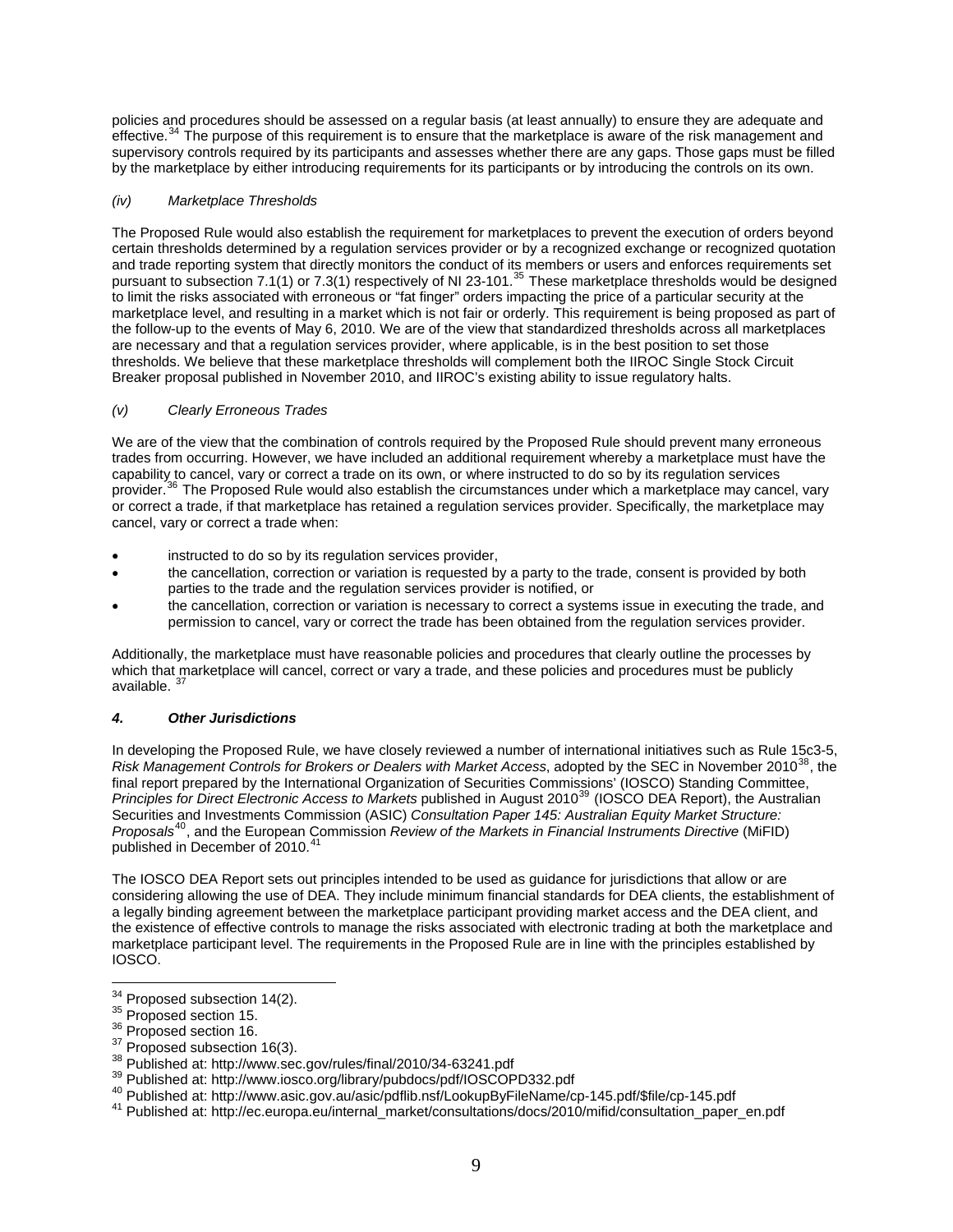In the U.S., Rule 15c3-5 requires brokers or dealers with access to trading on a marketplace including those providing DEA, to implement risk management controls and supervisory procedures reasonably designed to manage the financial, regulatory and other risks of this business activity. This rule effectively prohibits broker-dealers from providing unfiltered access to any marketplace.

In Australia, the ASIC Consultation Paper 145 is similar to the Proposed Rule in that it would require a market participant providing DEA to ensure that clients meet minimum standards with respect to financial resources, and proficiency with regulatory requirements and the use of systems. Additionally, there are similarities surrounding the use of automated order systems, in that they both establish requirements for participants and participant dealers to ensure that the use of such systems do not interfere with fair and orderly trading, and that all automated order systems used by the participant or a client of the participant are appropriately tested and that the nature of the systems are appropriately understood.

The European Commission's review of MiFID proposes requirements for automated trading, defined as "trading involving the use of computer algorithms to determine any or all aspects of the execution of the trade such as the timing, quantity and price".<sup>[42](#page-9-0)</sup> The review suggests the introduction of requirements for firms involved in automated trading to have robust risk controls to mitigate potential trading system errors, and that regulators be notified of what computer algorithms are employed, including explanations of their purpose and how they function. With respect to DEA, the review recommends that firms which provide "sponsored access" to automated traders would also have in place robust risk controls and filters "to detect errors or attempts to misuse facilities".

# **IV. COST-BENEFIT ANALYSIS**

 $\overline{a}$ 

For the Ontario Securities Commission's cost-benefit analysis of the Proposed Rule, please see Appendix B – *Cost-Benefit Analysis – Proposed National Instrument 23-103 Electronic Trading and Direct Electronic Access to Marketplaces*.

# **V. AUTHORITY FOR THE PROPOSED RULE**

In those jurisdictions in which the Proposed Rule is to be adopted, the securities legislation provides the securities regulatory authority with rule-making or regulation-making authority in respect of the subject matter of the Proposed Rule.

In Ontario, the Proposed Rule is being made under the following provisions of the *Securities Act* (Ontario) (Act):

- Paragraph 143(1)7 authorizes the Commission to make rules prescribing requirements in respect of the disclosure or furnishing of information to the public to the Commission by registrants.
- Paragraph 143(1)10 authorizes the Commission to make rules prescribing requirements in respect of the books, records and other documents required by subsection 19(1) of the Act to be kept by market participants (as defined in the Act), including the form in which and the period for which the books, records and other documents are to be kept.
- Paragraph 143(1)11 authorizes the Commission to make rules regulating the listing or trading of publicly traded securities including requiring reporting of trades and quotations.
- Paragraph 143(1)12 authorizes the Commission to make rules regulating recognized stock exchanges, recognized self-regulatory organizations, recognized quotation and trade reporting systems, and ATSs, including prescribing requirements in respect of the review or approval by the Commission of any by-law, rule, regulation, policy, procedure, interpretation or practice.
- Paragraph 143(1)13 authorizes the Commission to make rules regulating trading or advising in securities to prevent trading or advising that it is fraudulent, manipulative, deceptive or unfairly detrimental to investors.
- Paragraph 143(1)39 authorizes the Commission to make rules requiring or respecting the media, format, preparation, form, content, execution, certification, dissemination, and other use, filing and review of all documents required under or governed by the Act, the regulations or the rules and all documents, determined by the regulations or the rules to be ancillary to the documents.

<span id="page-9-0"></span><sup>&</sup>lt;sup>42</sup> Published at: http://ec.europa.eu/internal\_market/consultations/docs/2010/mifid/consultation\_paper\_en.pdf at page 15.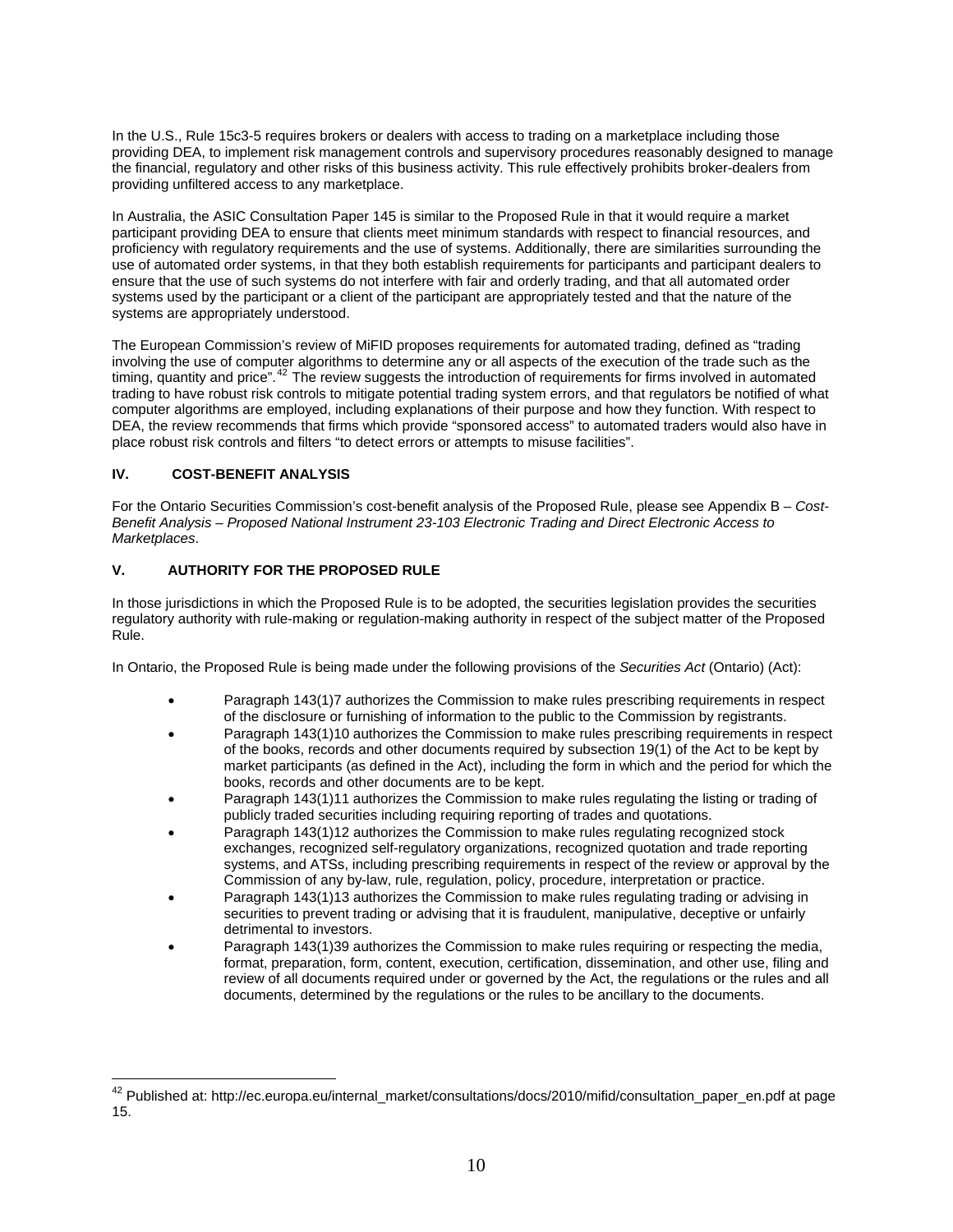## **VI. COMMENTS AND QUESTIONS**

We invite all interested parties to make written submissions with respect to the proposed National Instrument 23- 103 *Electronic Trading and Direct Electronic Access to Marketplaces*.

Please address your comments to all of the CSA member commissions on or before July 8, 2011, as indicated below:

Alberta Securities Commission

Autorité des marchés financiers

British Columbia Securities Commission

Manitoba Securities Commission

New Brunswick Securities Commission

Nova Scotia Securities Commission

Superintendent of Securities, Department of Justice, Government of Northwest Territories

Superintendent of Securities, Yukon

Superintendent of Securities, Nunavut

Superintendent of Securities, Consumer, Corporate and Insurance Services, Office of the Attorney General, Prince Edward Island

Saskatchewan Financial Services Commission

Superintendent of Securities, Government Services of Newfoundland and Labrador

Ontario Securities Commission

c/o John Stevenson, Secretary Ontario Securities Commission 20 Queen Street West Suite 1900, Box 55 Toronto, Ontario M5H 3S8 e-mail: jstevenson@osc.gov.on.ca

and

M<sup>e</sup> Anne-Marie Beaudoin Corporate Secretary Autorité des marchés financiers 800, square Victoria, 22e étage C.P. 246, tour de la Bourse Montréal, Québec H4Z 1G3 e-mail : consultation-en-cours@lautorite.qc.ca

We cannot keep submissions confidential because securities legislation in certain provinces requires that a summary of the written comments received during the comment period be published.